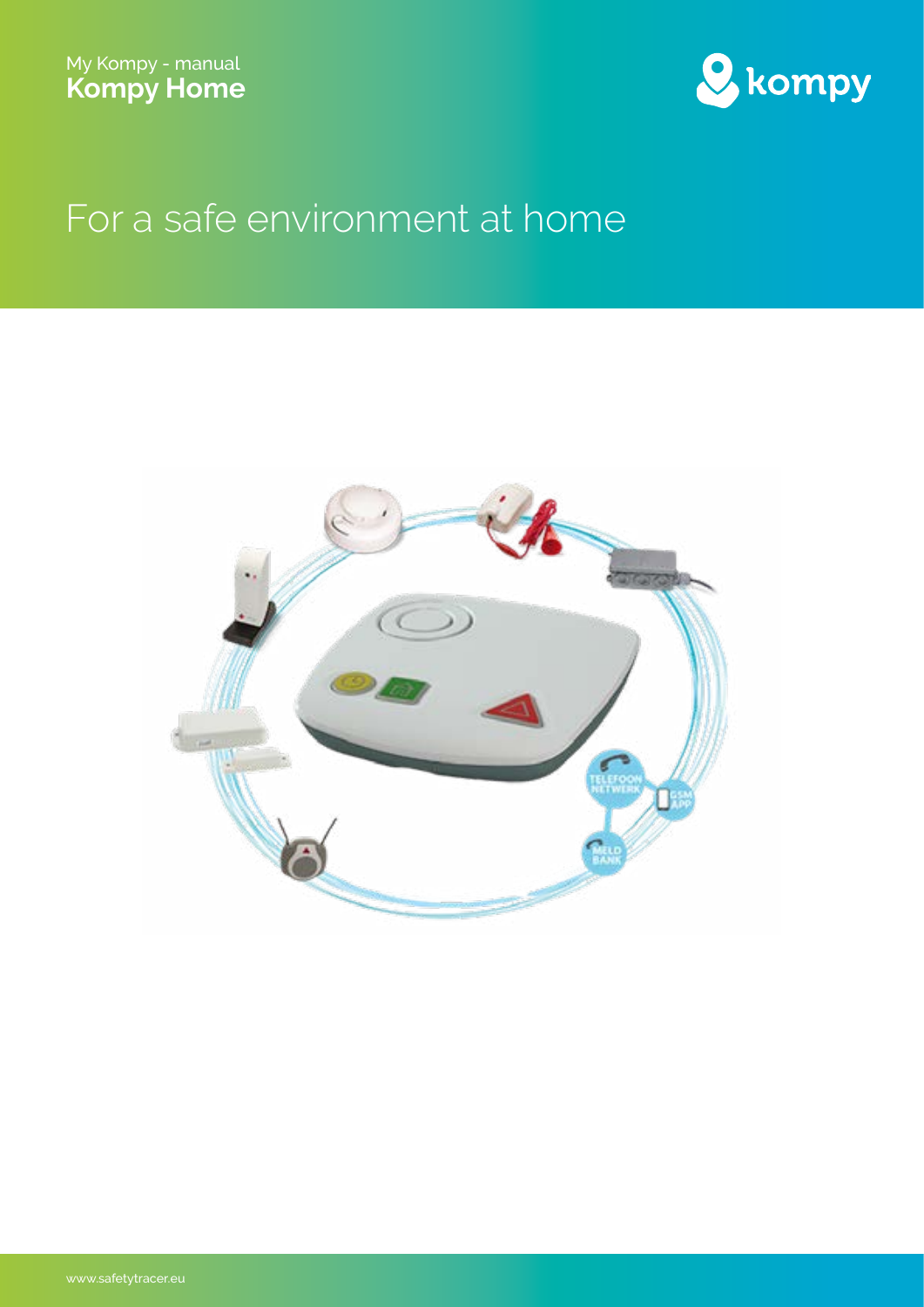#### Index

| 1. Packaging content         | $\overline{\mathcal{A}}$ |
|------------------------------|--------------------------|
| 2. Product overview/features | $\overline{4}$           |
| 3. Safety instructions       | $\overline{4}$           |
| 4. First use                 | 6                        |
| 5. Wrist/neck transmitter    |                          |
| 6. Other sensors             | 7                        |
| 7. Button functions          | 8                        |
| 8. Create an alarm           | 8                        |
| 9. Change configuration      | 8                        |
| 10. Possible notifications   | 10                       |
| 11. Technical information    | 10                       |
| 12. Recycle information      | 11                       |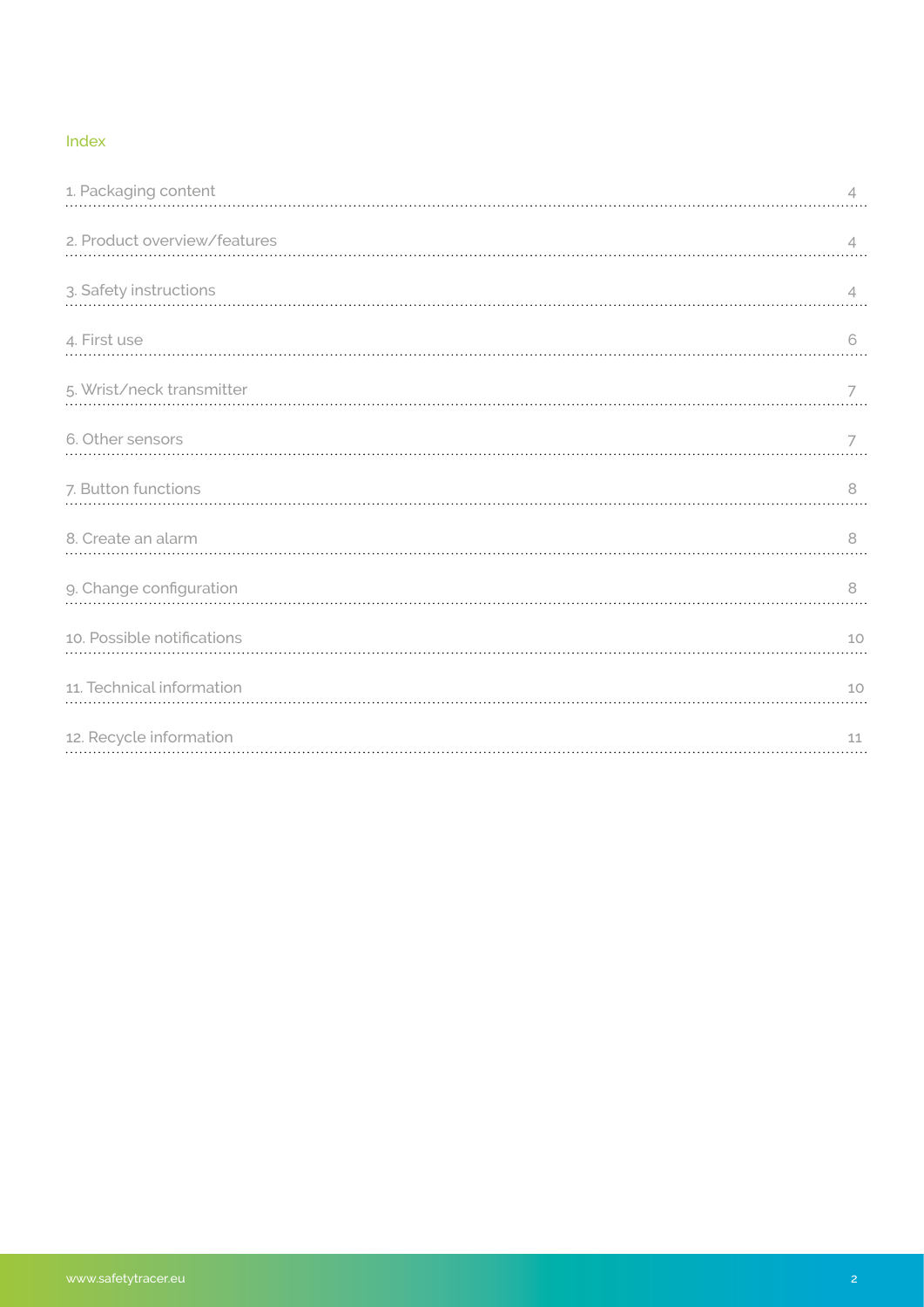#### **Introduction**

Thank you very much for using one of our SafetyTracer solutions. We have developed this application with the utmost care to enable you to raise the alarm if necessary. Unfortunately, despite all the precautions, you may find yourself in a situation where you need help.

SafetyTracer helps in such situations. You can easily inform others and enlist help. This manual has been prepared with the utmost care. If there are imperfections in it or if you have other improvements or comments, please let us know.

The Kompy Home is a versatile personal alarm system for the inpatient and outpatient care sector. It can be applied in any home. With a simple press of the wireless alarm button, a notification is made to an emergency worker. This immediately calls for assistance and creates a hands-free speaking/listening connection. The Kompy Home promotes longer independent living. The system is successfully applied in the home situation, nursing homes and residential complexes.

#### **General**

The Kompy Home is virtually maintenance-free. The automatic control notification, radio route control and battery monitoring of the transmitter ensure that the device is constantly checked for functionality. The internal rechargeable NiMh battery must be replaced at least once every 3 years to ensure sufficient backup time.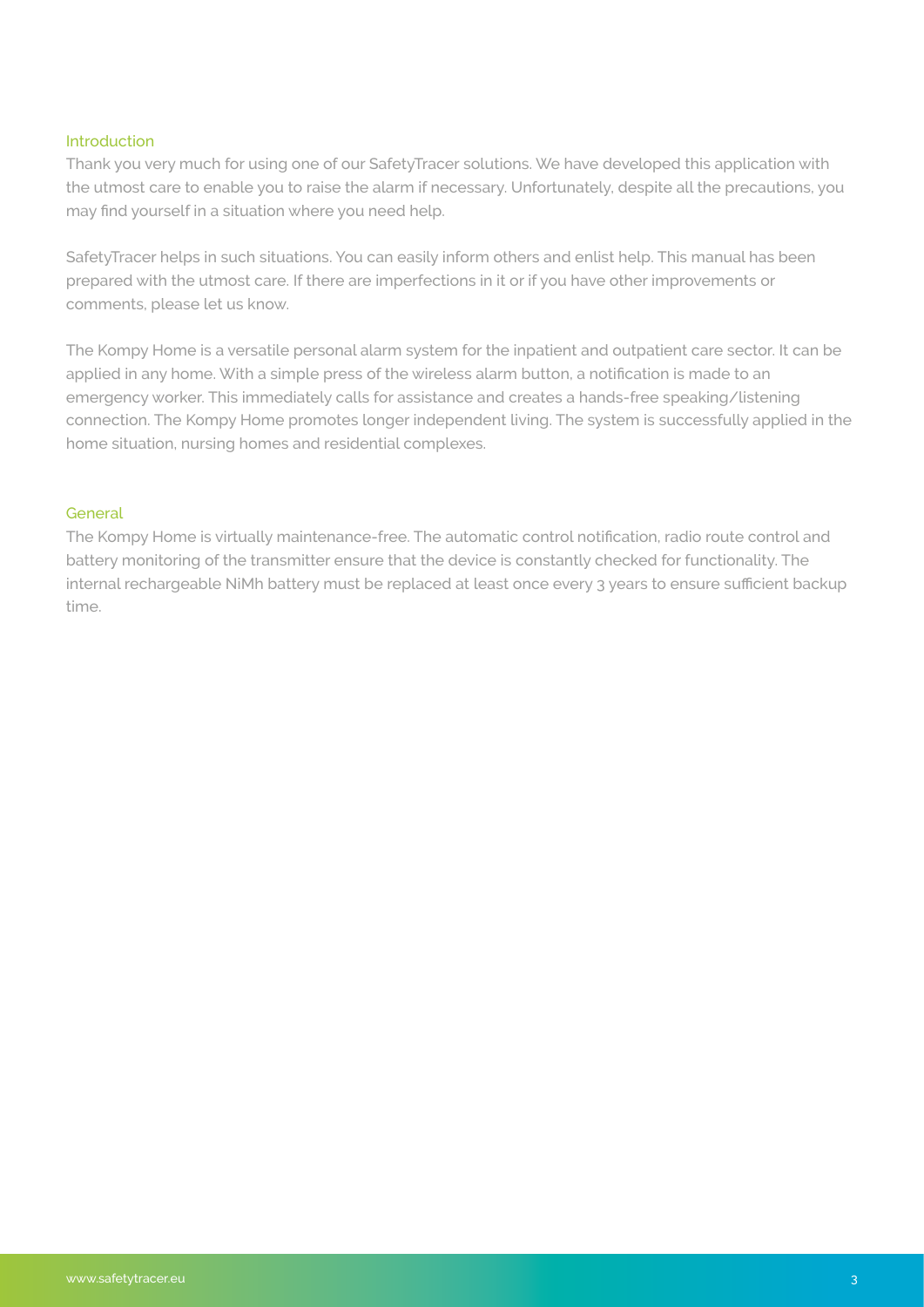# <span id="page-3-0"></span>1. Packaging content

- 1. Kompy Home
- 2. Kompy Home wrist/neck transmitter with accessories (if included)
- 3. Ac adapter
- 4. 2 screws and plugs

## 2. Product overview/features



- 1. lspeaker
- 2. Yellow button
- 3. Green action button
- 4. Red alarm button
- 5. Battery backup
- 6. RJ45 connector for IP connection (optional)
- 7. Connection of main power supply
- 8. Sim card holder
- 9. Wall mounting

# 3. Safety instructions

Please read these safety instructions and user manual carefully before using the Kompy Home. Keep this user manual to consult it if necessary.

#### Information

Follow the safety instructions and instructions set out in this manual. If there are any questions or uncertainties, you can contact your supplier with a question.

General information can be found on www.safetytracer.e[u](http://www.safetytracer.eu  )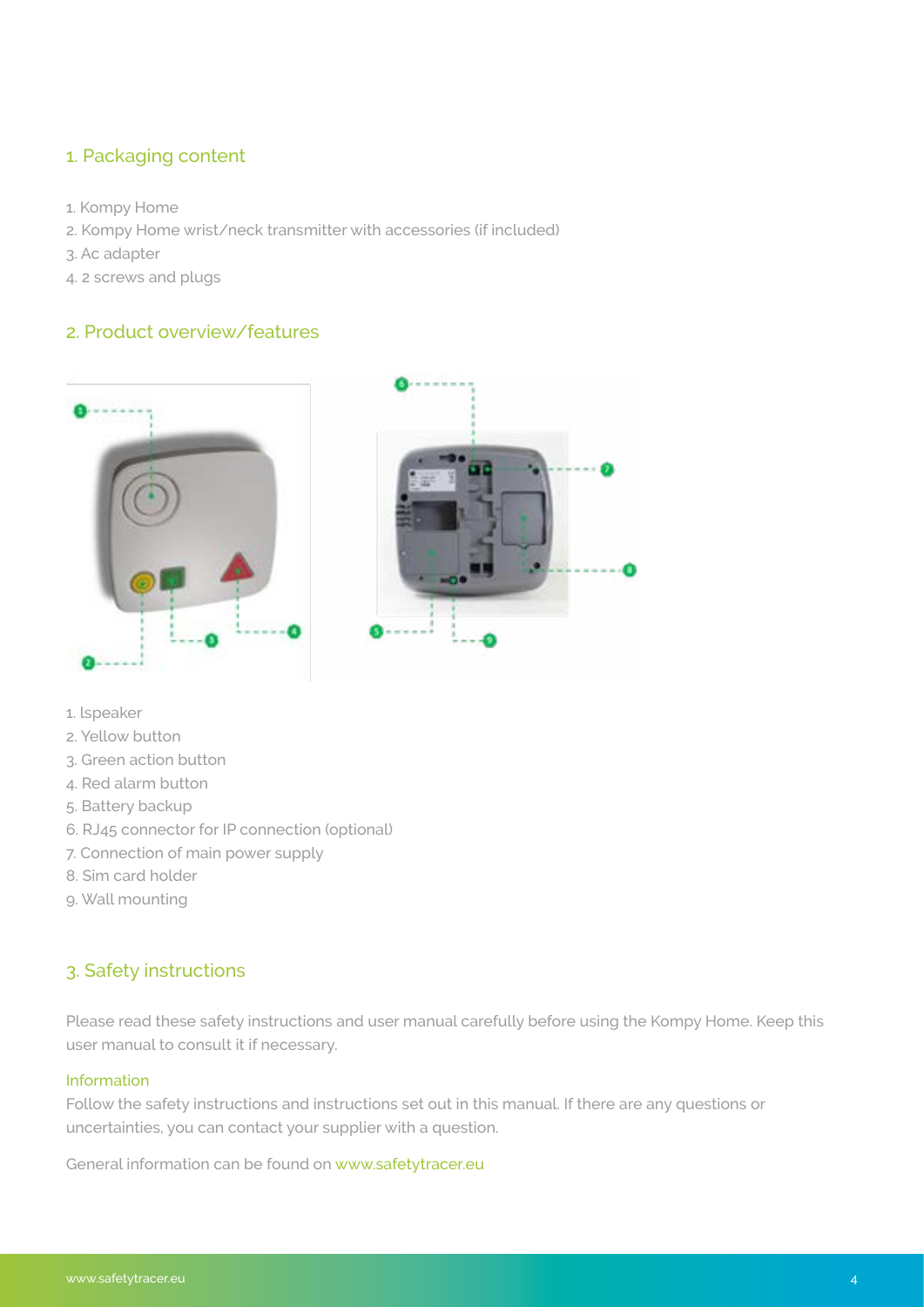#### Safety measures

To install and use the Kompy Home correctly and safely it is essential that you observe the generally accepted safety measures, in addition to the additional safety information in this manual. Additional warnings and safety notes, if applicable, are included in this manual. Warning and safety texts and/or symbols are affixed to the equipment if necessary.

#### Liability

SafetyTracer reserves the right to change data and/or specifications of any device or software mentioned in this publication without prior notice. Despite all the care that has been taken in the correctness of this publication, SafetyTracer is not liable for damage caused by improper use or contempt of this publication.

Important safety instructions

- Please read all safety instructions and manuals carefully before using them.
- Keep all safety instructions and manuals for future reference.
- All warnings on the equipment and in the manuals must be followed for personal safety reasons.
- Never clean the Kompy Home with liquid cleaning agents or cleaning agents from an aerosol can, but use a damp cloth to clean.
- The Kompy Home may only be used with a mains voltage of 100V-240V/50-60Hz.
- Always make a preferred connection for the alarm device so that alarming is always possible independently of the other connected telephones.
- The device can be delivered fully according to customer specifications.
- Never attempt to open or repair the device (except the battery compartment) or transmitter (power shock). There are no parts in the device that you can replace yourself. Repairs may only be carried out by authorised personnel.
- Do not make any changes to the appliance yourself, the warranty will then expire.
- If there is visible damage to the device or moisture has penetrated the device, it must be deactivated to be asked. Liquid damage is not covered by the warranty.
- Only use attachments/accessories recommended by the manufacturer.
- Objects and liquids: Never push objects through the openings in the appliance, as they may come into contact with dangerous voltage points or cause a short circuit, which may result in electric shock. Do not expose the appliance to water droplets or splashing water, nor place objects with a liquid in them, such as a flower vase, on the appliance. Do not place candles or other burning objects on the appliance.
- The device is equipped with an internal backup battery to continue to function for some time in the event of a power failure.
- Batteries, rechargeable batteries and supercaps, warning: never attempt to open them for any reason. Do not store them in places where temperatures can exceed 40 °C. Only recharge in the ambient temperature between 4 °C and 40 °C. If you want to dispose of the battery, follow the instructions in the "Recycle information" section.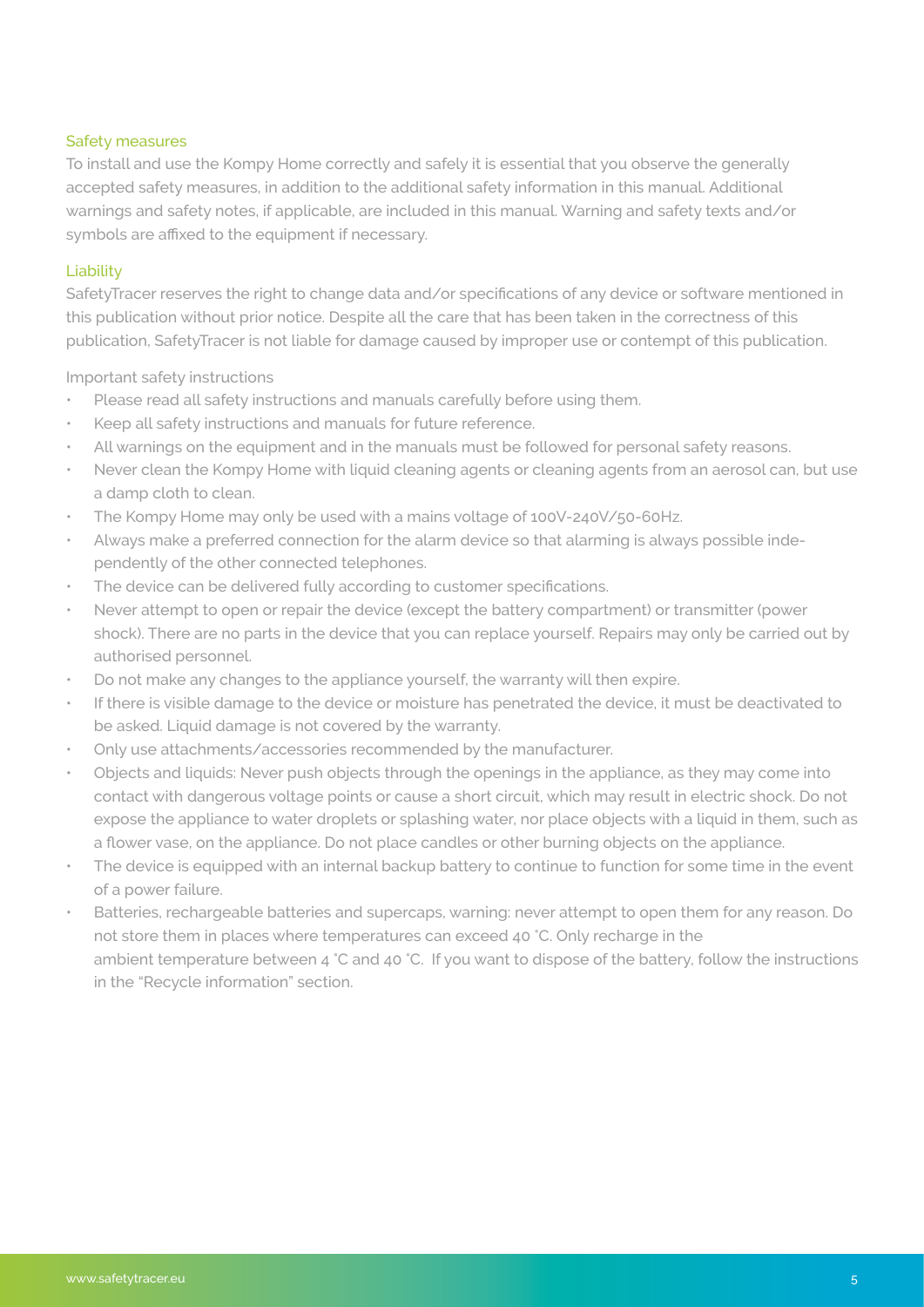## <span id="page-5-0"></span>4. First use

Before the Kompy Home can be used, follow the steps below.

#### The power connection

Connect the supplied power adapter with modular RJ10 connector to the DC connection of the alarm device. The cable can be routed to the top or bottom of the device via the cable guide.



#### Testing the Kompy Home

Make an alarm call with the alarm button to test the device. The call must be visible in the Kompy app within a few seconds. The message you see is alarm: ''Alarm button pressed''. After handling the alarm (see the manual - responder app ) the Kompy Home is ready for use.

#### Subscriber Identity Module

The Kompy Home comes standard with a SIM card. You don't have to do anything else. When the Kompy Home is connected, the SafetyTracer platform is automatically contacted.

#### Watch it!

The included SIM card only works in this specific Kompy Home supplied to you. If the SIM card is used in combination with another device, the SIM card is automatically blocked andunusable. Even after being put back in the Kompy Home, the Kompy Home will no longer alarm. If this happens, please contact your partner who supplied the Kompy Home.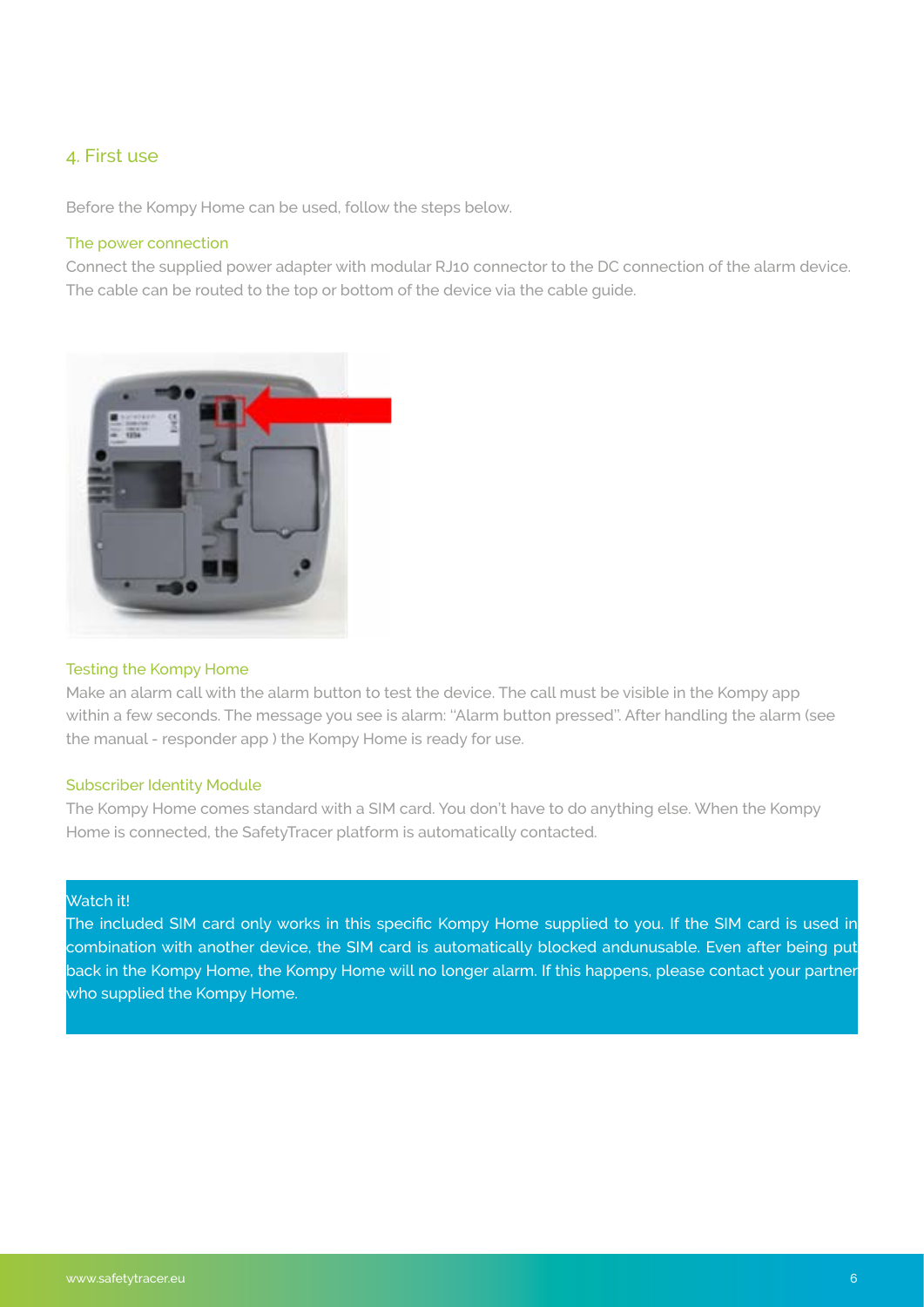# 5. Wrist/neck transmitter

The transmitter ensures that an alarm is transmitted wirelessly to the Kompy Home, which then alerts the caregiver.

The moment the alarm is triggered, the red LED in the transmitter will light up briefly.

The transmitter is waterproof so you can also use it in the shower.

There's a battery in the transmitter. The battery has a lifespan of about 3-5 years depending on theuse. If the battery weakens due to the many uses, a notification will automatically be sent via the Kompy Portal to the care provider so that the transmitter can be banned.

## 6. Other sensors

The following additional sensors can be logged on to the Kompy Home

- 1. Motion detector
- 2. Call puller
- 3. Door contact
- 4. Wall alarm
- 5. Table alarm
- 6. Smoke detector
- 7. Contact transmitter

For more information about the optional sensors see: www.safetytracer.eu/my-kompy/kompy-home-en.

# 7. Button functions



The red button is the alarm button. With the red alarm button you can activate an alarm on the Kompy Home and make an assistance call.



With the yellow button, a repeated call can stop (if activated) and report to the room as an aid worker (if activated).

In addition, the yellow button serves to indicate malfunctions such as fault networkvoltage, malfunction mobile/Ethernet connection and battery failure.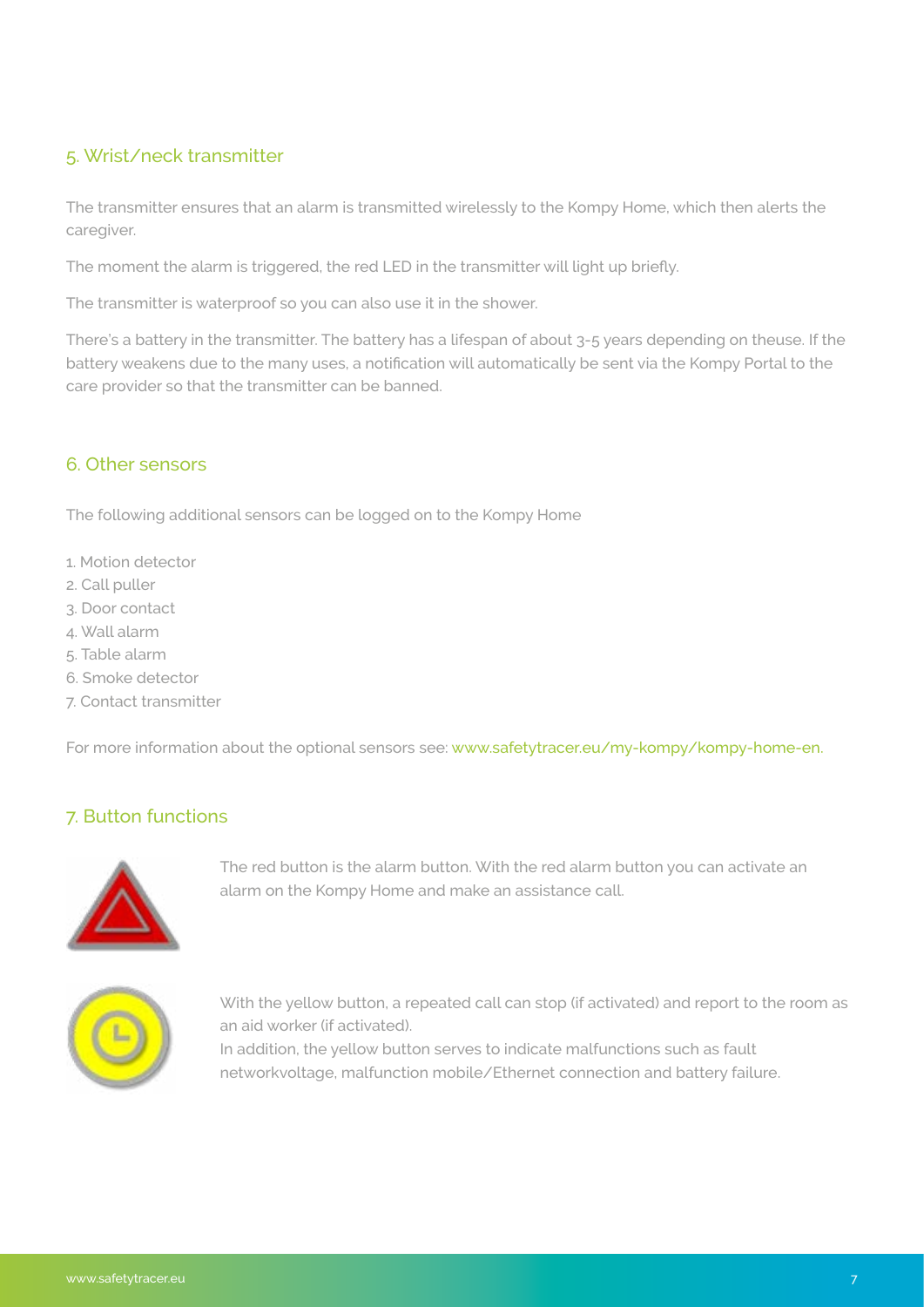<span id="page-7-0"></span>

The green button allows you to stop an alarm.

# 8. Create an alarm

Create an alarm by pressing the red button on the Kompy Home or the hand transmitter supplied. The red alarm button now lights up. An alarm is automatically triggered when, for example, the motion detector, door contact, etc. are used.

The alarm is sent from the Kompy Home to the Kompy platform, which then forwards it to your caregiver. The caregiver can then set up a speaking/listening connection with the Kompy Home. A conversation can be made, as with a regular phone. If the caregiver calls the Kompy Home, a conversation will be automatically set up between you and the caregiver.

A conversation between the caregiver and you is only possible if you have pressed the alarm button. In allother cases, no telephone contact can be made with the Kompy Home.

## 9. Change configuration

The Kompy Home can be configured remotely by changing the base profiles. Changing the basic profiles can be done in the Kompy Portal on https://portal.kompy.eu

Login as an administrator of your organization. Then click on "Alarm devices" on the left side of the menu bar.



Than click on  $\bullet$  to change the settings of the Kompy Home.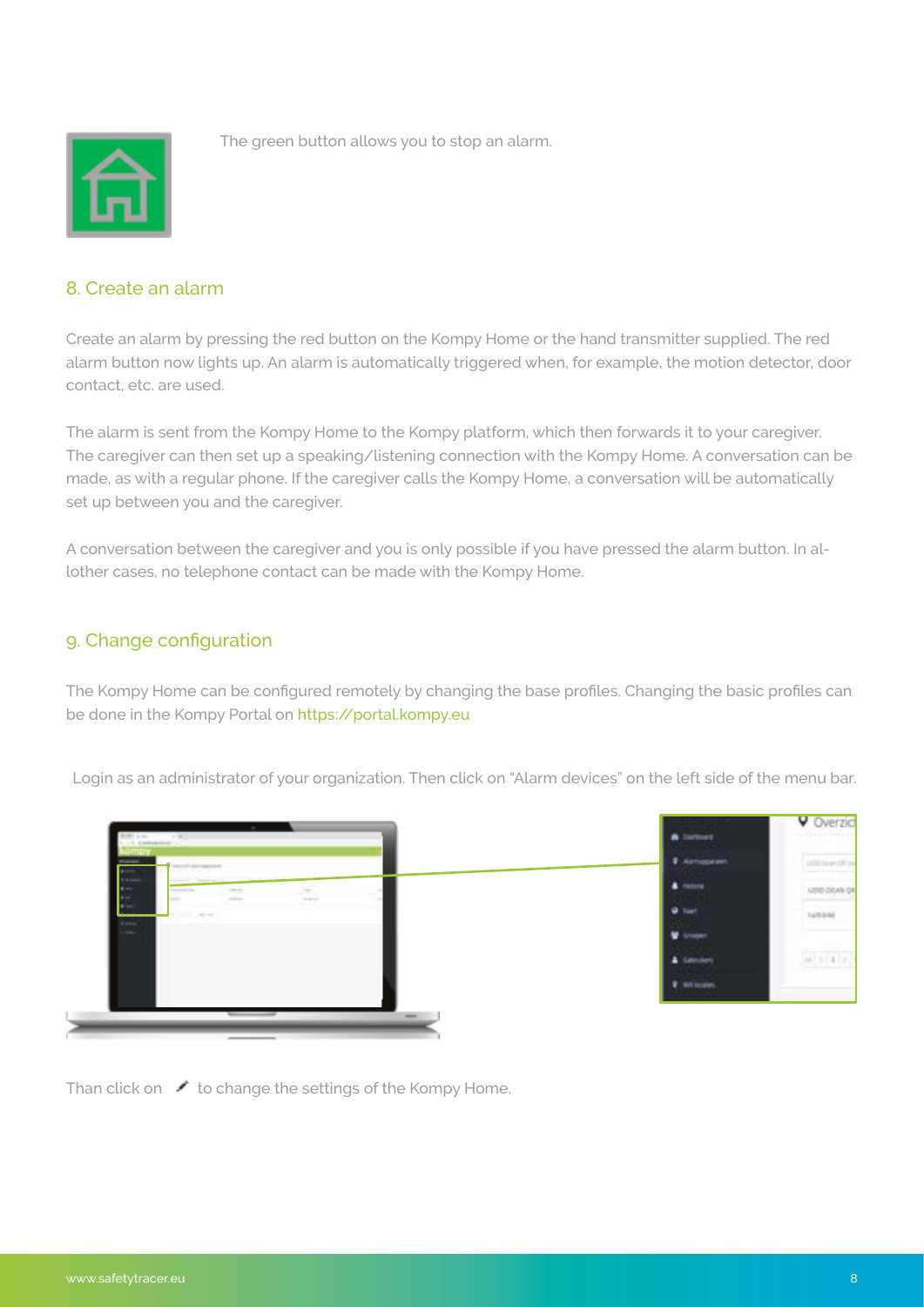| 100.00<br>and the company's company's<br>÷. | Naam of emschrijving*                    |
|---------------------------------------------|------------------------------------------|
| Top coupe                                   | <b>Rompy Home</b><br>Basisconfiguratie * |
| <b>Ensurance</b>                            | Kompy Home Basis Config.                 |
| Ē                                           | Gebruiker                                |
| Ţ                                           | Kompy Home                               |
|                                             |                                          |
|                                             |                                          |
|                                             | <b>D</b> Annulenen                       |
| ____<br>$\equiv$                            |                                          |

If the desired basic configuration is selected, click Save.

The configuration in the Kompy Home is adjusted after the Kompy Home has returned to the Kompy Portal by means of the control notification (by default every 25 minutes) or by making an alarm with the red alarm button.

On the moment the new configuration is loaded into the Kompy Home, the yellow button starts blinking. This will take between 5 and 10 minutes. After the configuration is loaded into the Kompy Home, the Kopmy Home will be restart and the new configuration is active.

## 10. Possible notifications

#### Mains failure

There's a power outage to the CT2. Make sure that the cable and plug of the power adapter are not damaged and that the adapter is plugged in. In the event of a break in the mains voltage, the appliance will operate on the built-in emergency power supply for another 72 hours.

#### Battery failure

The ct2's internal battery is not connected or defective. Check that the battery is connected or replace the battery.

#### Mobile connection failure

No cell phone connection is possible for more than 10 minutes. Check that there is sufficient GSM range with the respective provider. If necessary, move the device to receive a better GSM signal.